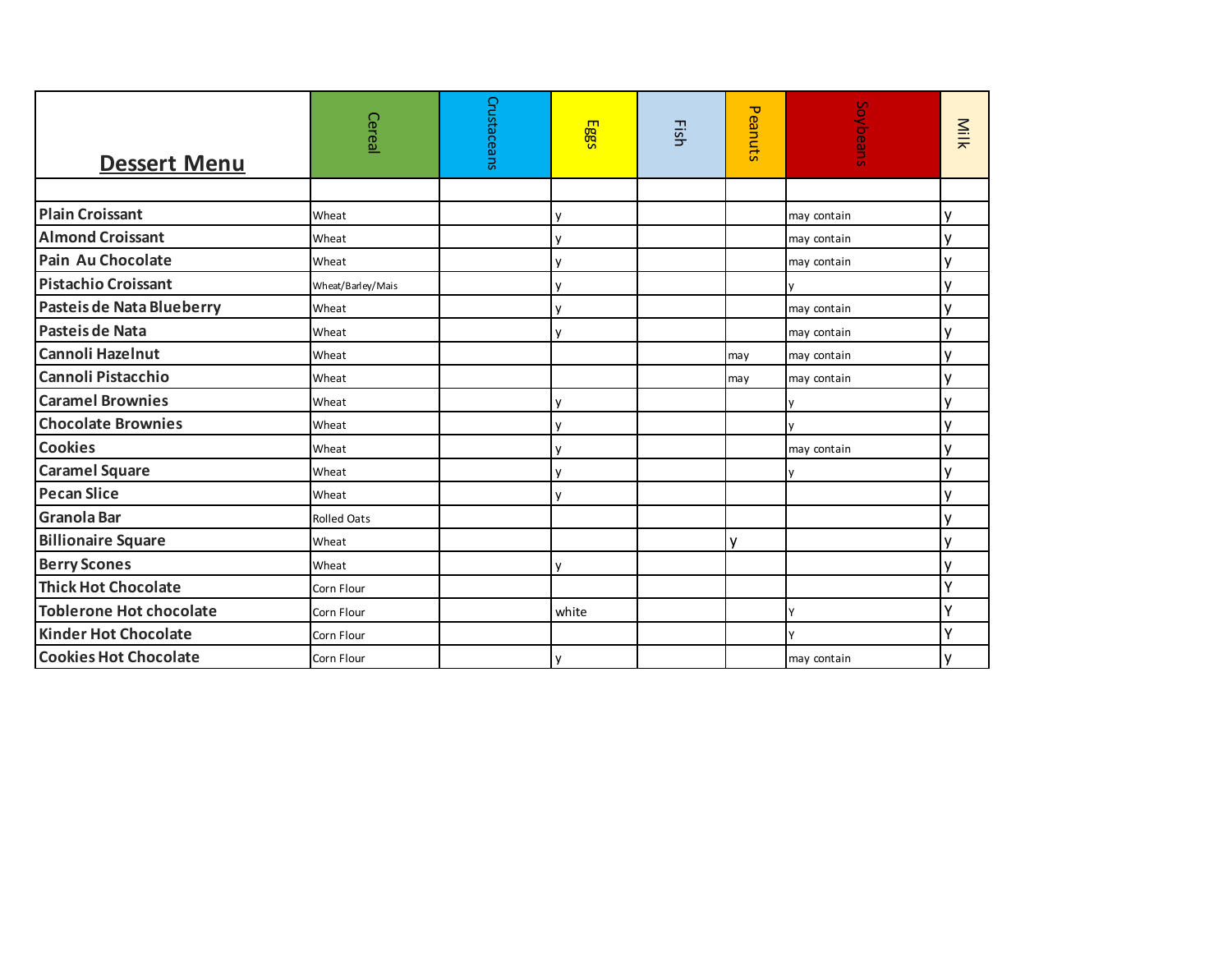|                          |                    |             |             | Checked by the manager: |         |                            |           |
|--------------------------|--------------------|-------------|-------------|-------------------------|---------|----------------------------|-----------|
| <b>Brunch Menu</b>       | Cereal             | Crustaceans | Eggs        | Fish                    | Peanuts | Soybeans                   | Milk      |
|                          |                    |             |             |                         |         | <b>Mexican Eggs</b>        |           |
| Chorizo                  | may contain wheat  |             |             |                         |         |                            |           |
| <b>Fried Eggs</b>        |                    |             | V           |                         |         |                            | Y         |
| <b>Sour Cream</b>        |                    |             |             |                         |         |                            | Y         |
| <b>Dry Herbs</b>         | may contain        |             | may contain |                         |         | may contain may contain    | may conta |
| Halloumi                 |                    |             |             |                         |         |                            | Y.        |
|                          |                    |             |             |                         |         | <b>Breakfast Roll</b>      |           |
| <b>Italian Sausage</b>   |                    |             |             |                         |         |                            |           |
| <b>Ciabatta Bread</b>    | Wheat, Barley, Rye |             | may contain |                         |         | may contain                |           |
| <b>Fried Eggs</b>        |                    |             | y           |                         |         |                            | v         |
| Relish                   |                    |             |             |                         |         |                            |           |
| <b>Bacon</b>             |                    |             |             |                         |         |                            |           |
| Ketchup                  |                    |             |             |                         |         |                            |           |
| <b>Brown Sauce</b>       | Barley             |             | may contain |                         |         |                            |           |
|                          |                    |             |             |                         |         | <b>Prosciutto Benedict</b> |           |
| Parma Ham                |                    |             |             |                         |         |                            |           |
| <b>Muffin</b>            | Wheat              |             |             |                         |         |                            |           |
| <b>Roasted Potatoes</b>  |                    |             |             |                         |         |                            | Y         |
| <b>Dry Herbs</b>         | may contain        |             | may contain |                         |         | may contain may contain    | may       |
| <b>Burrata Cheese</b>    |                    |             |             |                         |         |                            | Y         |
| <b>Hollandaise Sauce</b> |                    |             | y           |                         |         |                            | Ý         |
| <b>Poached Eggs</b>      |                    |             | v           |                         |         |                            |           |
| Mix leaves dressing      |                    |             |             |                         |         |                            |           |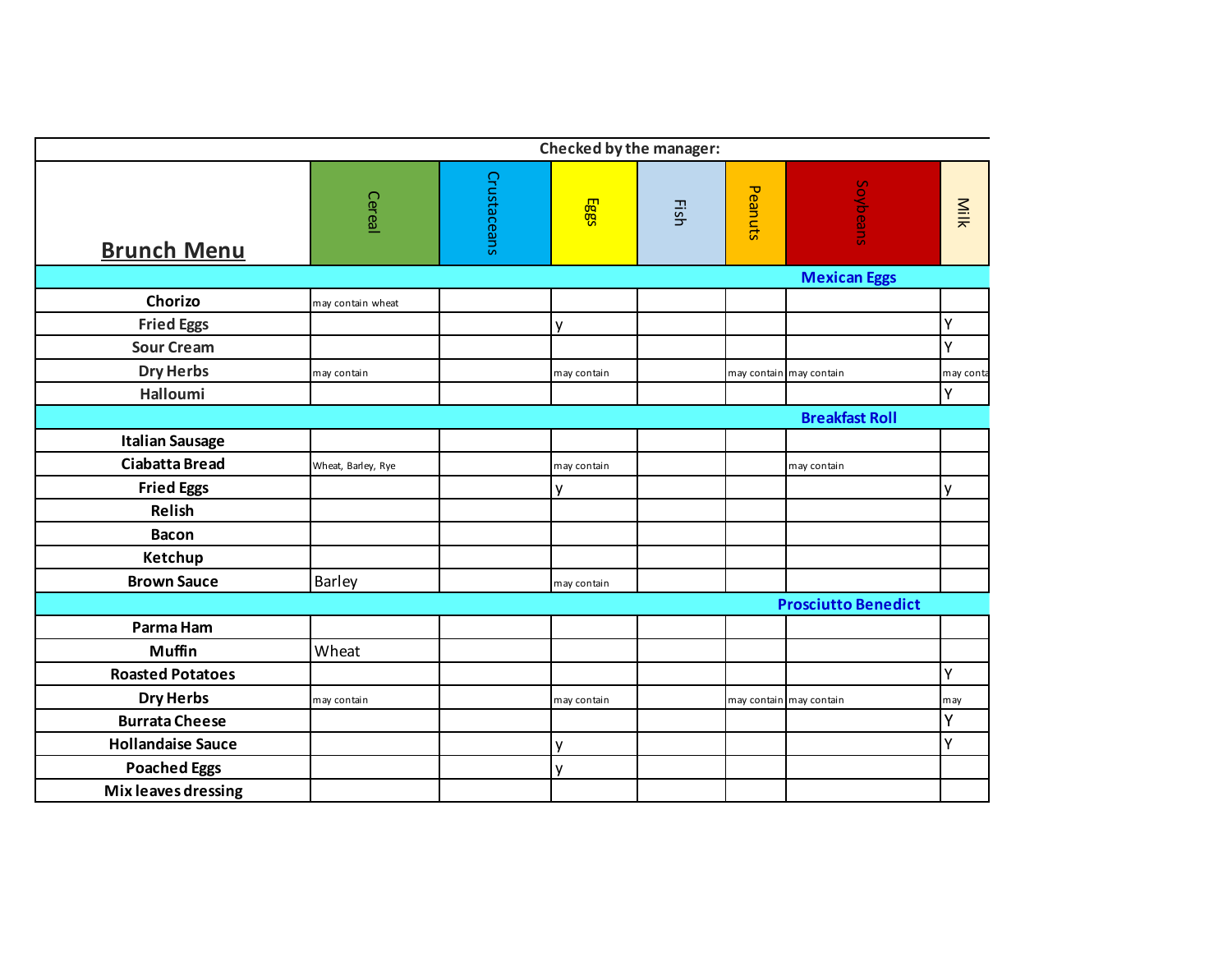|                          |                    |             |              |      |         | <b>Avocado on toast</b>      |           |
|--------------------------|--------------------|-------------|--------------|------|---------|------------------------------|-----------|
| <b>Sourdough Bread</b>   | Wheat/Rye          |             | may contain  |      |         | may contain                  | may       |
| Mix leaves dressing      |                    |             |              |      |         |                              |           |
| <b>Feta Cheese</b>       |                    |             |              |      |         |                              | Y         |
| <b>Toasted Seeds</b>     | may contain        |             | may contain  |      |         | may contain may contain      | may conta |
| <b>Pickled Radishes</b>  |                    |             |              |      |         |                              |           |
| <b>Poached Eggs</b>      |                    |             | y            |      |         |                              |           |
|                          |                    |             |              |      |         |                              |           |
|                          | Cereal             | Crustaceans | Eggs         | Fish | Peanuts | Soybeans                     | Milk      |
|                          |                    |             |              |      |         | <b>Er Buchetto Breakfast</b> |           |
| <b>Hicks Sausage</b>     |                    |             |              |      |         |                              |           |
| <b>Bacon</b>             |                    |             |              |      |         |                              |           |
| <b>Fried Eggs</b>        |                    |             | y            |      |         |                              | Y         |
| <b>Smoked Beans</b>      |                    |             |              |      |         |                              |           |
| Mushroom                 |                    |             |              |      |         |                              | Y         |
| <b>Ciabatta Bread</b>    | Wheat, Barley, Rye |             | may contain  |      |         | may contain                  |           |
| <b>Roasted Potatoes</b>  |                    |             |              |      |         |                              | Y         |
|                          |                    |             |              |      |         | <b>Eggs Royale</b>           |           |
| <b>Smoked Salmon</b>     |                    |             |              | ٧    |         |                              |           |
| <b>Hollandaise Sauce</b> |                    |             | y            |      |         |                              | Υ         |
| <b>Poached Eggs</b>      |                    |             | $\mathsf{V}$ |      |         |                              |           |
| <b>Muffin</b>            | Wheat              |             |              |      |         |                              |           |
| Mix leaves dressing      |                    |             |              |      |         |                              |           |
| <b>Roasted Potatoes</b>  |                    |             |              |      |         |                              | Y         |
|                          |                    |             |              |      |         | <b>Eggs Florentine</b>       |           |
| <b>Muffin</b>            | Wheat              |             |              |      |         |                              |           |
| Mix leaves dressing      |                    |             |              |      |         |                              |           |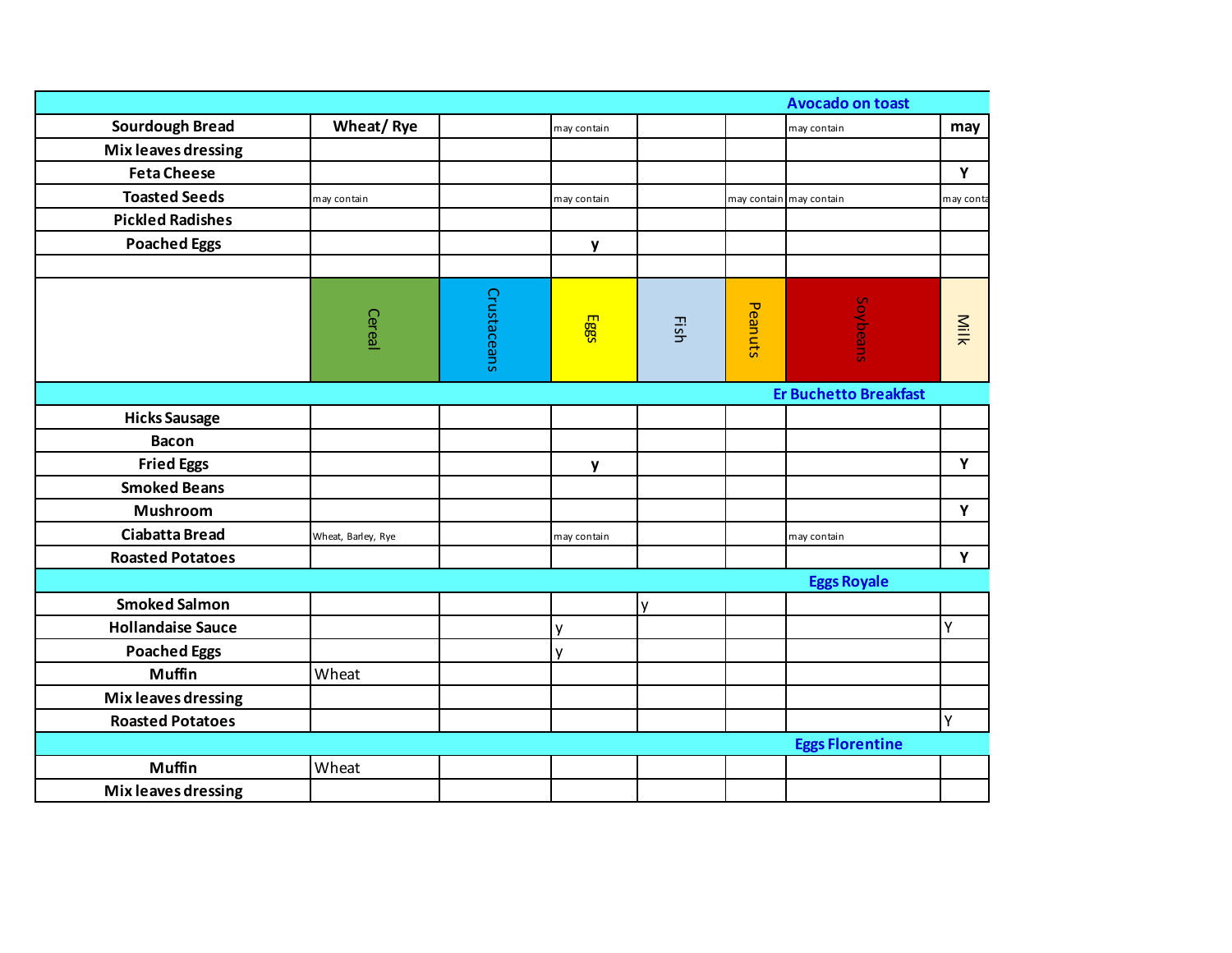| <b>Roasted Potatoes</b>        |                    |             |                         |      |         |                                    | Y         |
|--------------------------------|--------------------|-------------|-------------------------|------|---------|------------------------------------|-----------|
| <b>Spinach &amp; Mushrooms</b> |                    |             |                         |      |         |                                    | Y         |
| <b>Hollandaise Sauce</b>       |                    |             | ٧                       |      |         |                                    | Y         |
| <b>Poached Eggs</b>            |                    |             | ٧                       |      |         |                                    |           |
|                                |                    |             |                         |      |         | <b>Chicken Parmigiana Sub</b>      |           |
| <b>Breaded Chicken Breast</b>  | Wheat              |             |                         |      |         |                                    |           |
| <b>Grated Mozzarella</b>       |                    |             |                         |      |         |                                    | Y         |
| <b>Tomato Sauce</b>            |                    |             |                         |      |         |                                    |           |
| <b>Ciabatta Bread</b>          | Wheat, Barley, Rye |             | may contain             |      |         | may contain                        |           |
|                                |                    |             |                         |      |         |                                    |           |
|                                |                    |             | Checked by the manager: |      |         |                                    |           |
| <b>Lunch Menu</b>              | Cereal             | Crustaceans | Eggs                    | Fish | Peanuts | Soybeans                           | Milk      |
|                                |                    |             |                         |      |         | <b>Bruschetta</b>                  |           |
| <b>Buffalo Mozzarella</b>      |                    |             |                         |      |         |                                    | y         |
| <b>Ciabatta Bread</b>          | Wheat, Barley, Rye |             | may contain             |      |         | may contain                        |           |
|                                |                    |             |                         |      |         | <b>Chicken Bacon Avocado Salad</b> |           |
| <b>Salad Dressing</b>          |                    |             |                         |      |         |                                    |           |
| <b>Dry Herbs</b>               | may contain        |             | may contain             |      |         | may contain may contain            | may conta |
| <b>Toasted Seeds</b>           | may contain        |             | may contain             |      |         | may contain may contain            | may conta |
|                                |                    |             |                         |      |         | <b>Halloumi Avocado Salad</b>      |           |
| Halloumi                       |                    |             |                         |      |         |                                    | ٧         |
| <b>Salad Dressing</b>          |                    |             |                         |      |         |                                    |           |
| <b>Dry Herbs</b>               | may contain        |             | may contain             |      |         | may contain may contain            | may conta |
| <b>Toasted Almond Flakes</b>   |                    |             |                         |      |         |                                    |           |
|                                |                    |             |                         |      |         | <b>Soups</b>                       |           |
| <b>Tomato &amp; Basil Soup</b> | Wheat              |             | may contain             |      |         | y                                  | may       |
| <b>Vegetable Stock</b>         |                    |             |                         |      |         |                                    |           |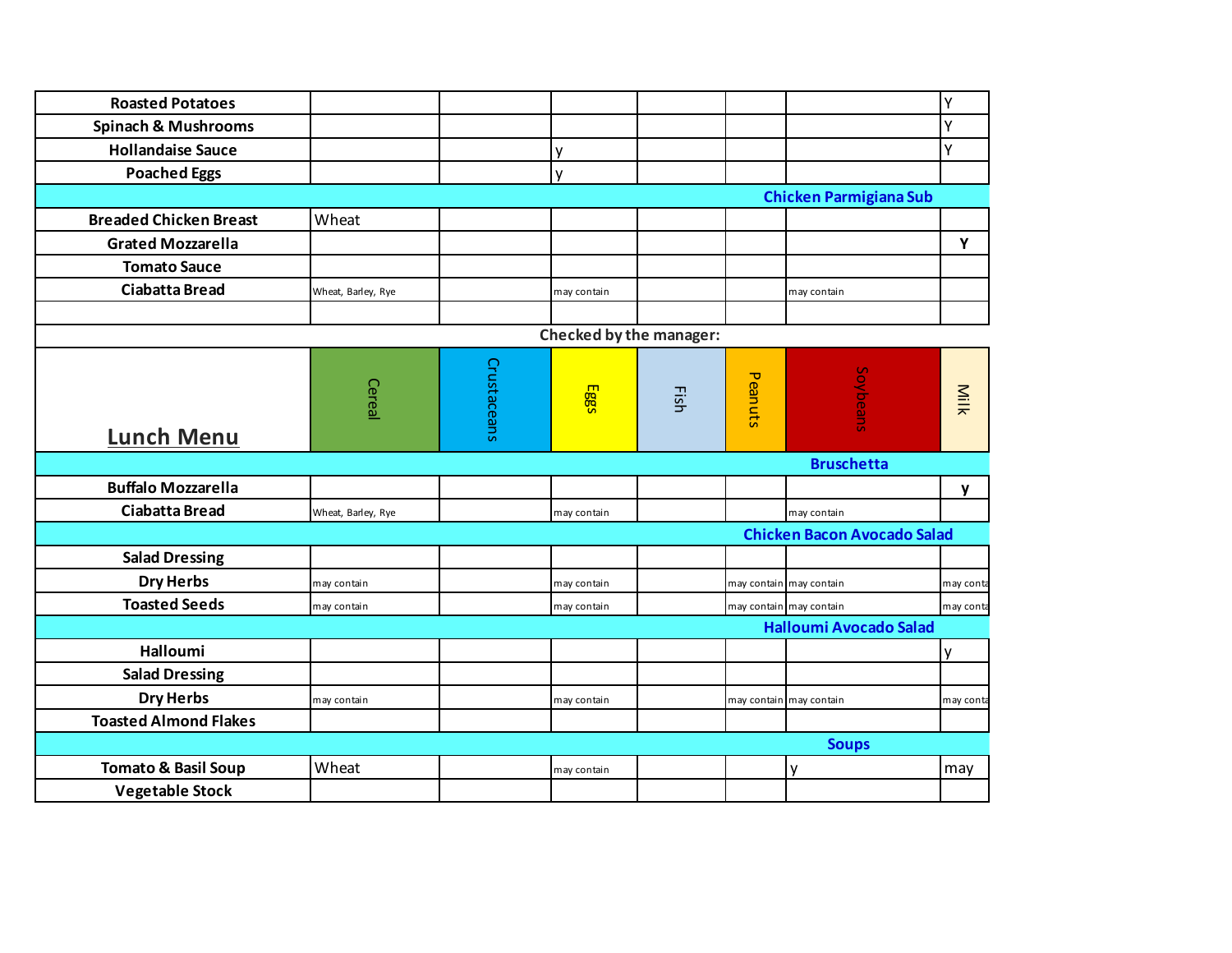| <b>Mushroom Soup</b>                |       |  |  |  |
|-------------------------------------|-------|--|--|--|
| <b>Carrot &amp; Red Lentil Soup</b> |       |  |  |  |
| <b>Vegetable Soup</b>               |       |  |  |  |
| Leek & Potatoes                     |       |  |  |  |
| <b>White Onion Soup</b>             |       |  |  |  |
| <b>Carrot &amp; Coriander</b>       |       |  |  |  |
| <b>Broccoli &amp; Cheddar</b>       |       |  |  |  |
| <b>Courgette &amp; Parmesan</b>     |       |  |  |  |
| <b>Wraps</b>                        | Wheat |  |  |  |

|                                |                    |             | Checked by the manager: |      |         |                         |           |
|--------------------------------|--------------------|-------------|-------------------------|------|---------|-------------------------|-----------|
|                                |                    |             |                         |      |         |                         |           |
| Panini                         | Cereal             | Crustaceans | Eggs                    | Fish | Peanuts | Soybeans                | Milk      |
|                                |                    |             |                         |      |         | <b>Prosciutto</b>       |           |
| Parma Ham                      |                    |             |                         |      |         |                         |           |
| <b>Basil Oil</b>               |                    |             |                         |      |         |                         |           |
| Mozzarella                     |                    |             |                         |      |         |                         | Y         |
| Ciabatta Bread(for all Panini) | Wheat, Barley, Rye |             | may contain             |      |         | may contain             |           |
|                                |                    |             |                         |      |         | <b>Pollo Supreme</b>    |           |
| Chicken                        |                    |             |                         |      |         |                         |           |
| <b>Dry Herbs</b>               | may contain        |             | may contain             |      |         | may contain may contain | may conta |
| <b>Edam Cheese</b>             |                    |             |                         |      |         |                         | v         |
| <b>Garlic Mayo</b>             |                    |             | v                       |      |         |                         |           |
|                                |                    |             |                         |      |         | <b>Club</b>             |           |
| Chicken                        |                    |             |                         |      |         |                         |           |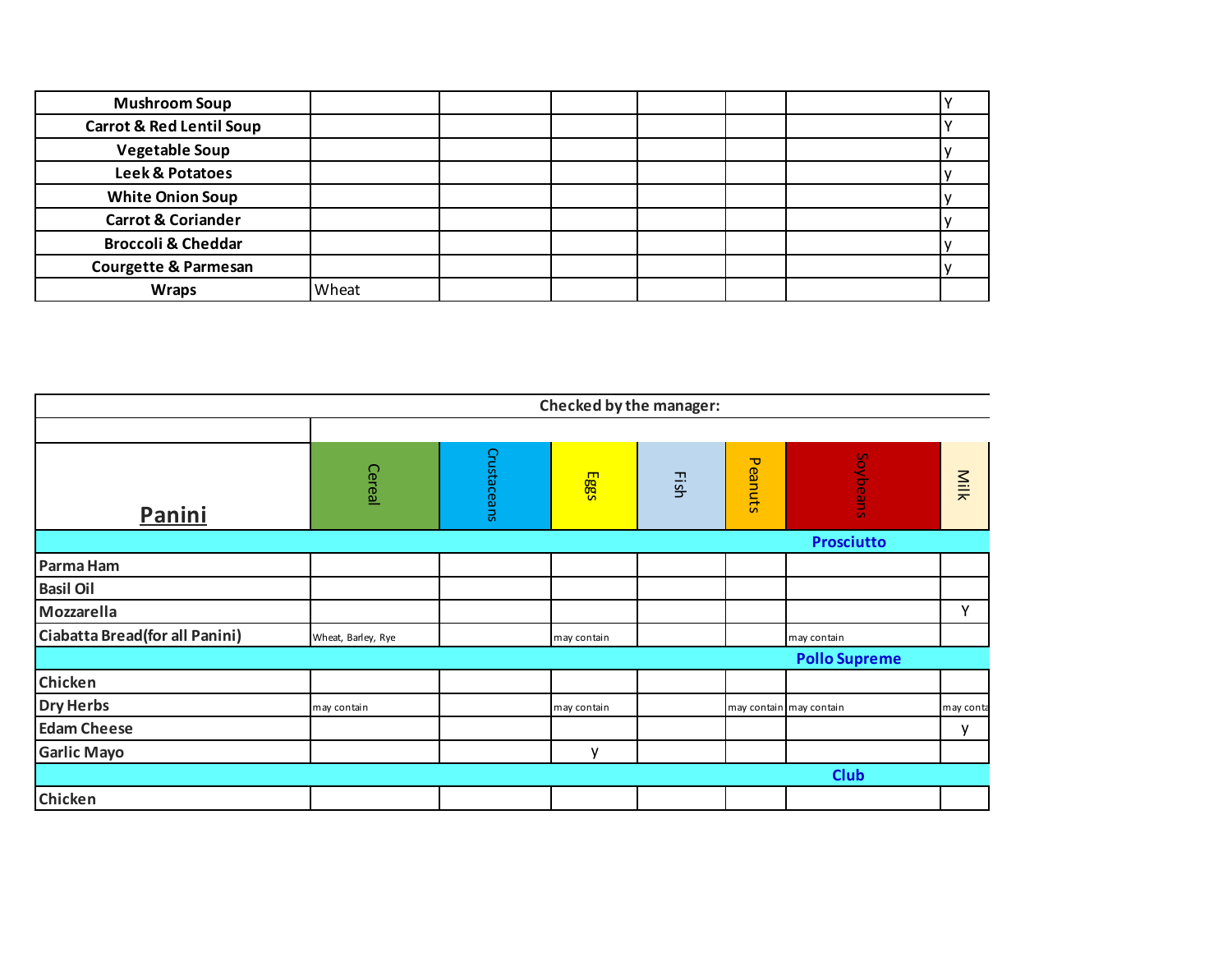| <b>Dry Herbs</b>               | may contain       | may contain  |  | may contain may contain | may conta |
|--------------------------------|-------------------|--------------|--|-------------------------|-----------|
| <b>Roasted Ham</b>             |                   |              |  |                         |           |
| Mayo                           |                   | v            |  |                         |           |
| <b>Edam Cheese</b>             |                   |              |  |                         | ۷         |
|                                |                   |              |  | Salami                  |           |
| Chorizo                        | may contain wheat |              |  |                         |           |
| <b>Smoked Applewood Cheese</b> |                   |              |  |                         | v         |
| <b>Roasted Peppers</b>         |                   |              |  |                         |           |
|                                |                   |              |  | <b>Buchetto</b>         |           |
| Mayo                           |                   | $\mathsf{v}$ |  |                         |           |
| <b>Roasted Peppers</b>         |                   |              |  |                         |           |
| <b>Hicks Sausage</b>           |                   |              |  |                         |           |
| <b>Edam Cheese</b>             |                   |              |  |                         | ۷         |
|                                |                   |              |  | <b>Rustico</b>          |           |
| <b>Roasted Ham</b>             |                   |              |  |                         |           |
| Mayo                           |                   | v            |  |                         |           |
| <b>Edam Cheese</b>             |                   |              |  |                         | у         |

| Panini                 | Cereal        | Crustaceans |   | Fish      | Peanuts | Soybeans | Milk         |
|------------------------|---------------|-------------|---|-----------|---------|----------|--------------|
|                        |               |             |   |           |         | Reuben   |              |
| Pastrami               |               |             |   |           |         |          |              |
| <b>Swiss Cheese</b>    |               |             |   |           |         |          | $\mathbf{v}$ |
| <b>Pickles</b>         |               |             |   |           |         |          |              |
| Ketchup                |               |             |   |           |         |          |              |
| Mayo                   |               |             | v |           |         |          |              |
| <b>Worcester sauce</b> | <b>Barley</b> |             |   | Anchovies |         |          |              |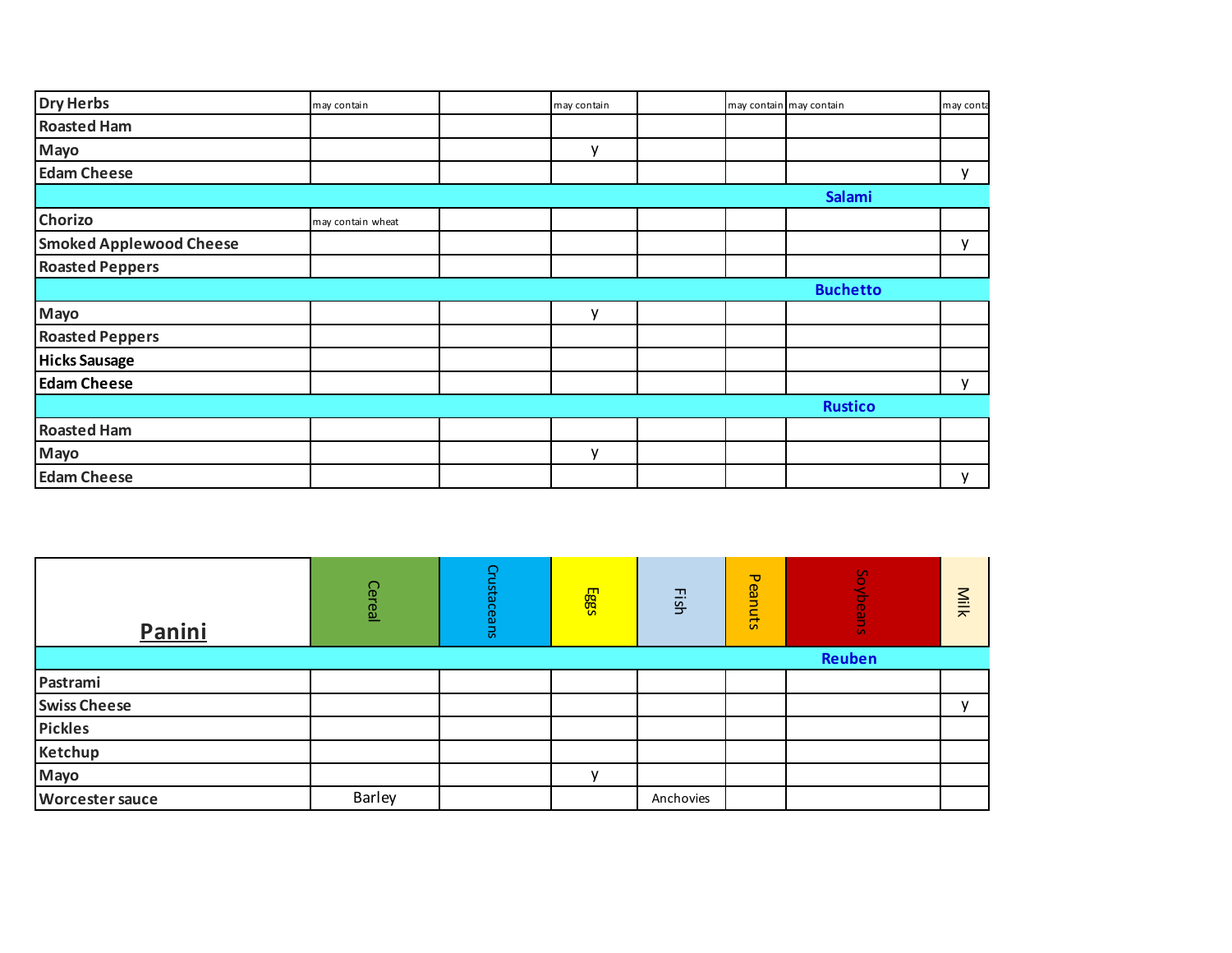| <b>Horseradish Sauce</b>       |                    |             | у           |      |         |                         |           |
|--------------------------------|--------------------|-------------|-------------|------|---------|-------------------------|-----------|
| <b>Sauerkraut</b>              |                    |             |             |      |         |                         |           |
|                                |                    |             |             |      |         | <b>Milano</b>           |           |
| Salami Milano                  |                    |             |             |      |         |                         |           |
| Mayo                           |                    |             | y           |      |         |                         |           |
| <b>Sun-dried Tomatoes</b>      |                    |             |             |      |         |                         |           |
| <b>Mozzarella Cheese</b>       |                    |             |             |      |         |                         | y         |
|                                |                    |             |             |      |         | <b>Emilia</b>           |           |
| Parma Ham                      |                    |             |             |      |         |                         |           |
| <b>Burrata Cheese</b>          |                    |             |             |      |         |                         | y         |
| <b>Artichokes</b>              |                    |             |             |      |         |                         |           |
|                                |                    |             |             |      |         | Anna                    |           |
| Ventricina Salami              |                    |             |             |      |         |                         |           |
| <b>Scamorza Cheese</b>         |                    |             |             |      |         |                         | y         |
| Mayo                           |                    |             | ٧           |      |         |                         |           |
| Aubergine                      |                    |             |             |      |         |                         |           |
|                                |                    |             |             |      |         | <b>Pollo Rosso</b>      |           |
| Chicken                        |                    |             |             |      |         |                         |           |
| <b>Dry Herbs</b>               | may contain        |             | may contain |      |         | may contain may contain | may conta |
| <b>Red Pesto</b>               |                    |             |             |      |         |                         | y         |
| Mayo                           |                    |             |             |      |         |                         |           |
| <b>Smoked Applewood Cheese</b> |                    |             | ٧           |      |         |                         |           |
| <b>Pickles</b>                 |                    |             |             |      |         |                         |           |
| Ciabatta Bread(for all Panini) | Wheat, Barley, Rye |             | may contain |      |         | may contain             |           |
|                                |                    |             |             |      |         |                         |           |
|                                |                    |             |             |      |         |                         |           |
|                                | Cereal             |             | Eggs        | Fish | Peanuts | Soybeans                | Milk      |
| Panini                         |                    | Crustaceans |             |      |         |                         |           |
|                                |                    |             |             |      |         | <b>Caprese</b>          |           |
| Ciabatta Bread(for all Panini) | Wheat, Barley, Rye |             | may contain |      |         | may contain             |           |
|                                |                    |             |             |      |         |                         |           |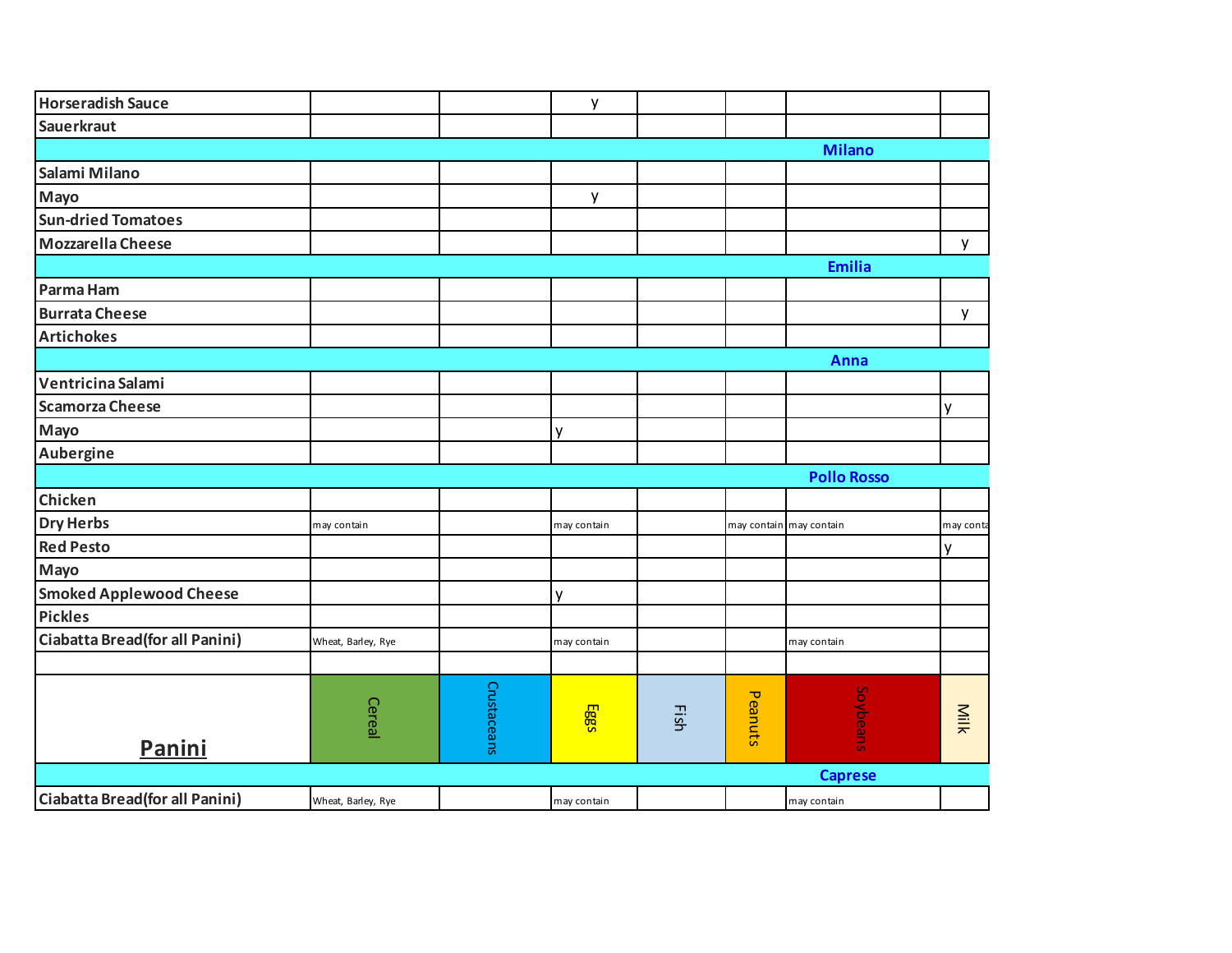| Mozzarella             |             |             |  |                         | v            |
|------------------------|-------------|-------------|--|-------------------------|--------------|
|                        |             |             |  | <b>Melanzane</b>        |              |
| Mozzarella             |             |             |  |                         | $\mathsf{v}$ |
| <b>Aubergines</b>      |             |             |  |                         |              |
|                        |             |             |  | <b>Avocado Wrap</b>     |              |
| <b>Halloumi cheese</b> |             |             |  |                         | ۷            |
| <b>Dry Herbs</b>       | may contain | may contain |  | may contain may contain | may conta    |
| Mayo                   |             |             |  |                         |              |
| <b>Aubergines</b>      |             |             |  |                         |              |
| <b>Smoked Paprika</b>  | may contain | may contain |  | may contain may contain | may conta    |
|                        |             |             |  |                         |              |
|                        |             |             |  |                         |              |
|                        |             |             |  |                         |              |
|                        |             |             |  |                         |              |
|                        |             |             |  |                         |              |

**Checked by the manager:**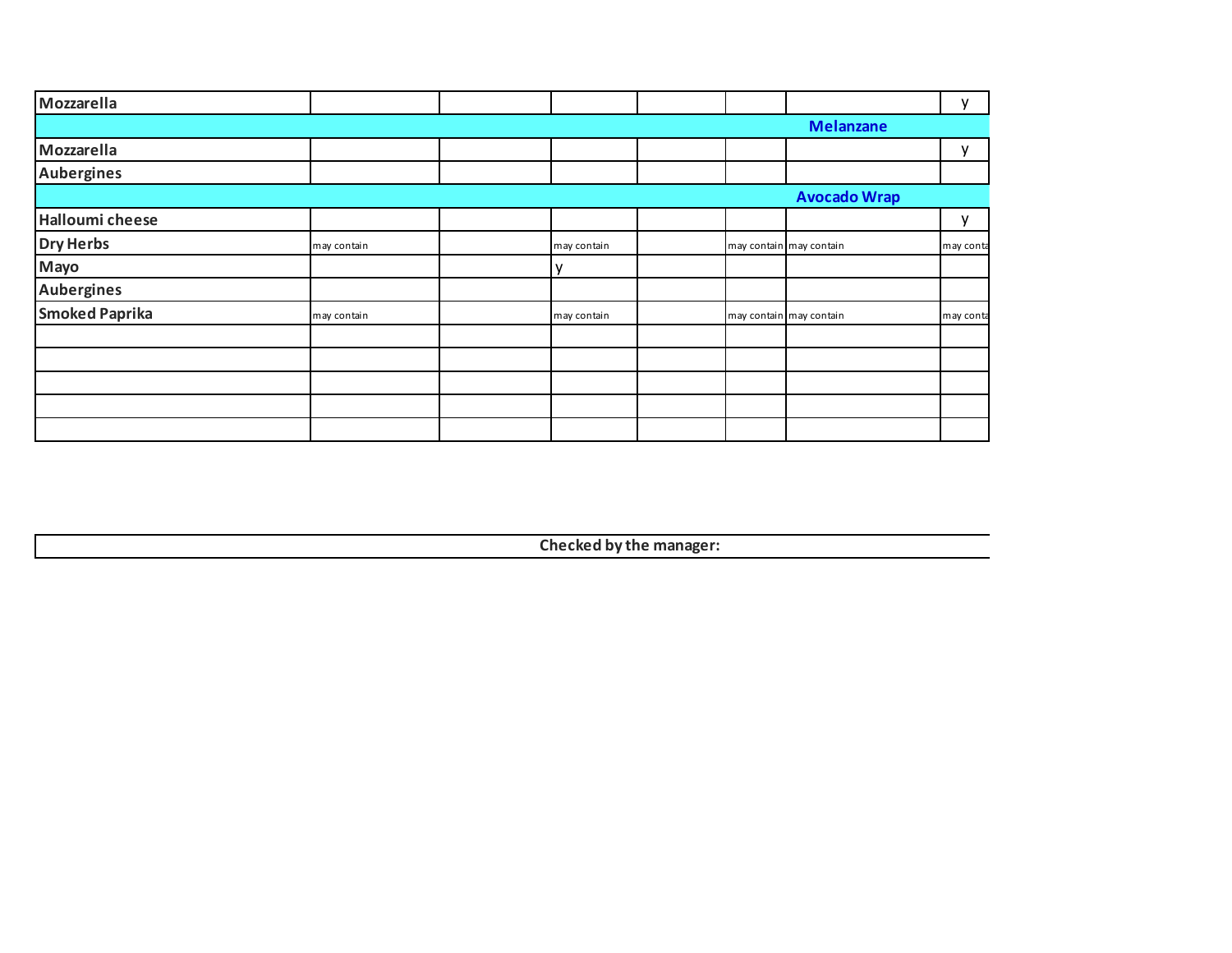| Nuts                                                                       | Mustard | <b>Celery</b> | Seaseme Seeds | Lupins | Molluscs | <b>Sulphur</b><br>Dioxide |
|----------------------------------------------------------------------------|---------|---------------|---------------|--------|----------|---------------------------|
|                                                                            |         |               |               |        |          |                           |
| may contain                                                                |         |               | may contain   |        |          |                           |
| Almond                                                                     |         |               |               |        |          |                           |
| may contain                                                                |         |               |               |        |          |                           |
| Pistachioes. May contain almond, walnuts, hazelnuts, other nut may contain |         |               |               | may    |          |                           |
| may contain                                                                |         |               | may contain   |        |          |                           |
| may contain                                                                |         |               | may contain   |        |          |                           |
| Hazelnut                                                                   |         |               |               |        |          |                           |
| Pistachio                                                                  |         |               |               |        |          |                           |
|                                                                            |         |               |               |        |          |                           |
|                                                                            |         |               |               |        |          |                           |
| Almond/Hazelnut/Walnut                                                     |         |               |               |        |          |                           |
|                                                                            |         |               |               |        |          |                           |
| Pecan                                                                      |         |               |               |        |          |                           |
| Hazelnut/Almond                                                            |         |               |               |        |          |                           |
|                                                                            |         |               |               |        |          |                           |
| Almond                                                                     |         |               |               |        |          |                           |
|                                                                            |         |               |               |        |          |                           |
| Almond                                                                     |         |               |               |        |          |                           |
|                                                                            |         |               |               |        |          |                           |
| Almond/Hazelnut/Walnut                                                     |         |               | may contain   |        |          |                           |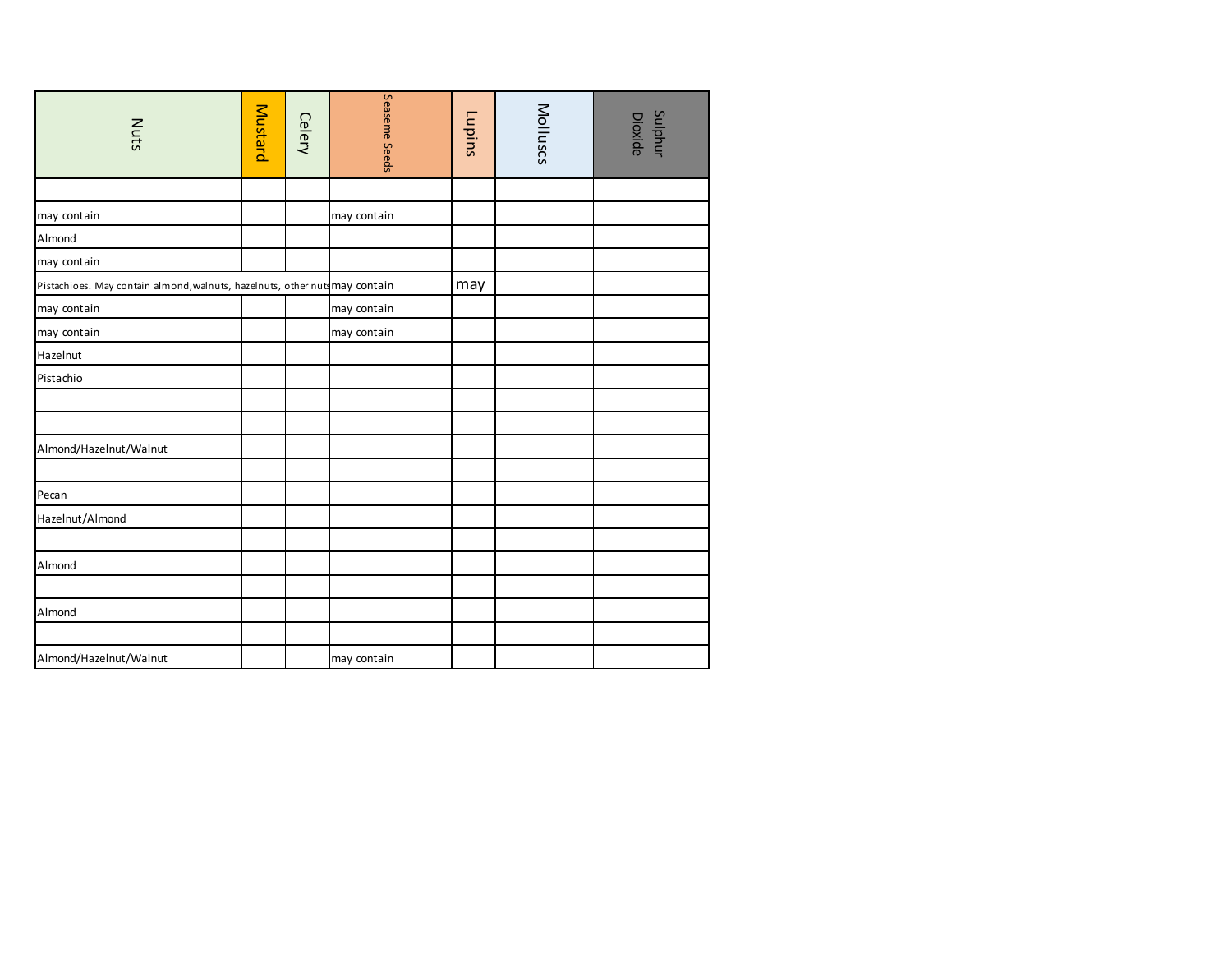| Date:       |             |               |               |               |          |                 |
|-------------|-------------|---------------|---------------|---------------|----------|-----------------|
| <b>Nuts</b> | Mustard     | <b>Celery</b> | Seaseme Seeds | <b>Lupins</b> | Molluscs | Sulphur Dioxide |
|             |             |               |               |               |          |                 |
|             |             |               |               |               |          |                 |
|             |             |               |               |               |          |                 |
|             |             |               |               |               |          |                 |
| may contain | may contain |               | may contain   | may contain   |          | may contain     |
|             |             |               |               |               |          |                 |
|             |             |               |               |               |          |                 |
|             |             |               |               |               |          |                 |
|             |             |               | may contain   |               |          |                 |
|             |             |               |               |               |          |                 |
|             | y           |               |               |               |          |                 |
|             |             |               |               |               |          |                 |
|             |             | Y             |               |               |          |                 |
|             | May         |               |               |               |          |                 |
|             |             |               |               |               |          |                 |
|             |             |               |               |               |          |                 |
|             |             |               |               |               |          |                 |
|             |             |               |               |               |          |                 |
| may contain | may contain |               | may contain   | may contain   |          | may contain     |
|             |             |               |               |               |          |                 |
|             |             |               |               |               |          | y(vinegar)      |
|             |             |               |               |               |          | y(vinegar)      |
|             | y           |               |               |               |          | y               |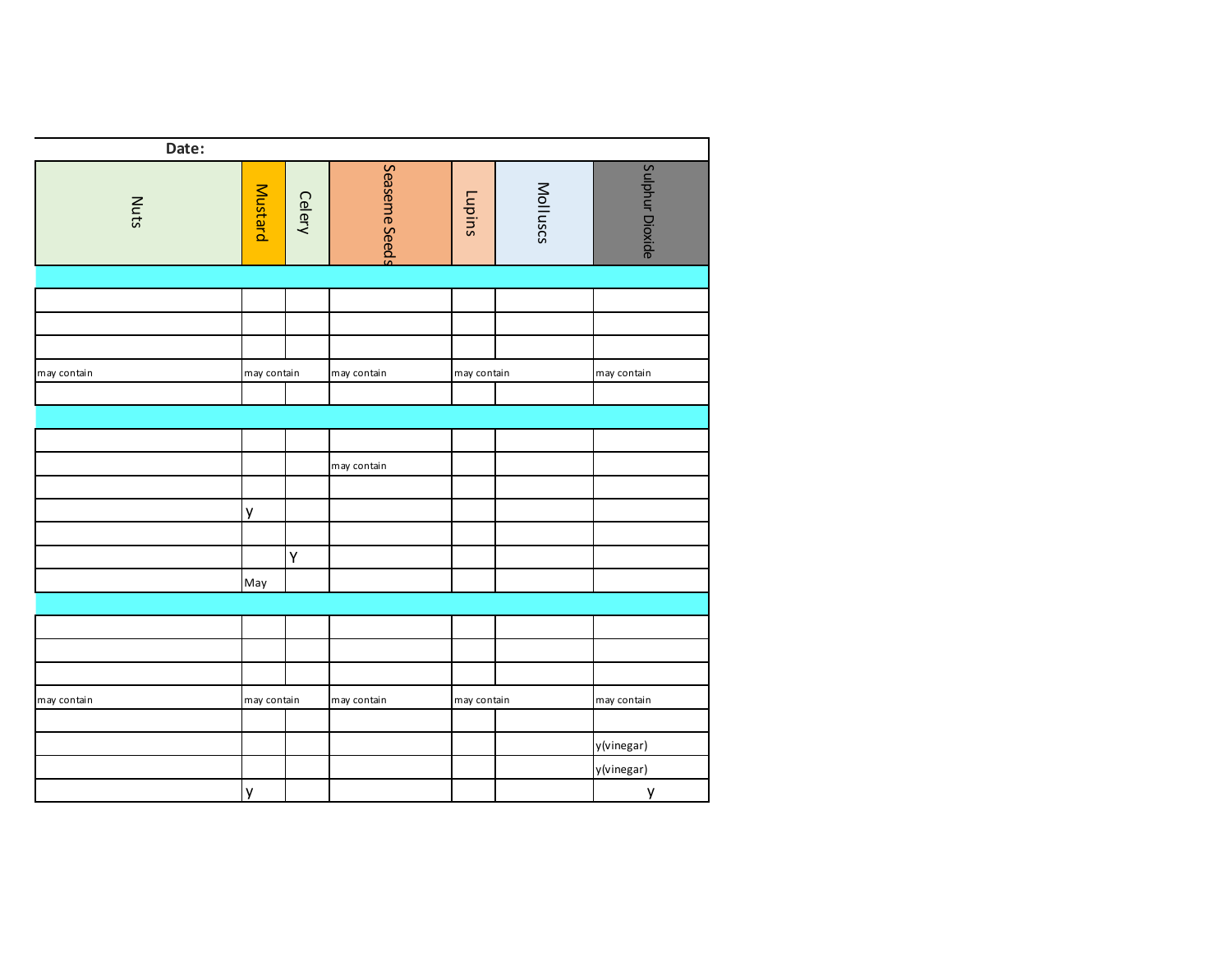|             |                |               | y             |             |          | may             |
|-------------|----------------|---------------|---------------|-------------|----------|-----------------|
|             | y              |               |               |             |          | y               |
|             |                |               |               |             |          |                 |
| may contain | may contain    |               | y             | may contain |          | may contain     |
|             |                |               |               |             |          | $\mathbf y$     |
|             |                |               |               |             |          | $\mathbf{y}$    |
|             |                |               |               |             |          |                 |
| <b>Nuts</b> | <b>Mustard</b> | <b>Celery</b> | Seaseme Seeds | Lupins      | Molluscs | Sulphur Dioxide |
|             |                |               |               |             |          |                 |
|             |                |               |               |             |          |                 |
|             |                |               |               |             |          |                 |
|             |                |               |               |             |          |                 |
|             |                |               |               |             |          |                 |
|             |                |               |               |             |          |                 |
|             |                |               | may contain   |             |          |                 |
|             |                |               |               |             |          |                 |
|             |                |               |               |             |          |                 |
|             |                |               |               |             |          |                 |
|             |                |               |               |             |          | y               |
|             |                |               |               |             |          | y               |
|             |                |               |               |             |          |                 |
|             | y              |               |               |             |          | y               |
|             |                |               |               |             |          |                 |
|             |                |               |               |             |          |                 |
|             |                |               |               |             |          |                 |
|             | y              |               |               |             |          | y               |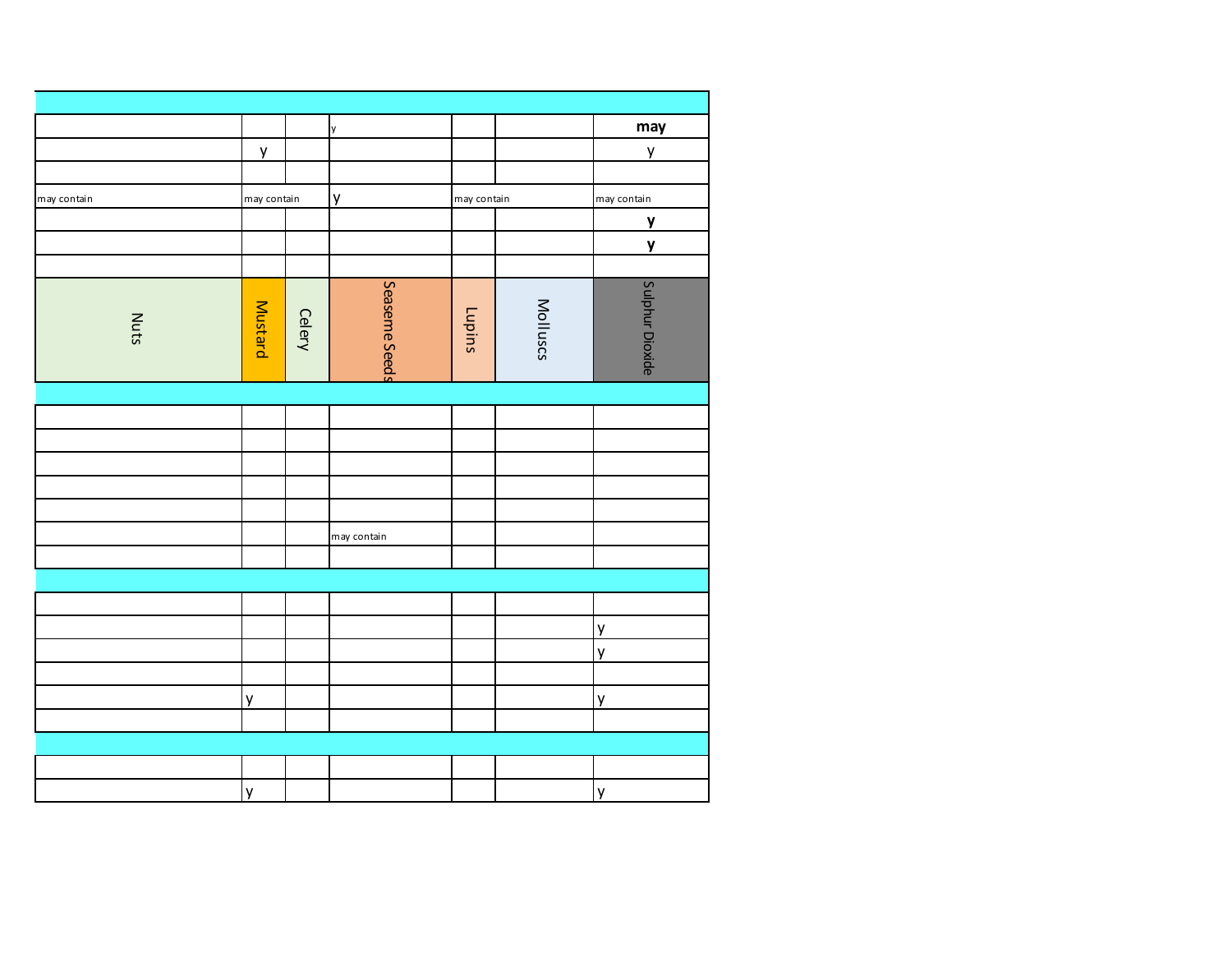|             |        |              |               |               |               |          | y               |
|-------------|--------|--------------|---------------|---------------|---------------|----------|-----------------|
|             |        |              |               |               |               |          | y               |
|             |        |              |               |               |               |          |                 |
|             |        |              |               |               |               |          |                 |
|             |        |              |               |               |               |          |                 |
|             |        |              | $\mathbf Y$   |               |               |          |                 |
|             |        |              |               | may contain   |               |          |                 |
|             |        |              |               |               |               |          |                 |
|             | Date:  |              |               |               |               |          |                 |
|             | Nuts   | Mustard      | <b>Celery</b> | Seaseme Seeds | <b>Lupins</b> | Molluscs | Sulphur Dioxide |
|             |        |              |               |               |               |          |                 |
|             |        |              |               |               |               |          |                 |
|             |        |              |               | may contain   |               |          |                 |
|             |        |              |               |               |               |          |                 |
|             |        | $\mathbf{y}$ |               |               |               |          | y(vinegar)      |
| may contain |        | may contain  |               | may contain   | may contain   |          | may contain     |
| may contain |        | may contain  |               | y             | may contain   |          | may contain     |
|             |        |              |               |               |               |          |                 |
|             |        |              |               |               |               |          |                 |
|             |        | y            |               |               |               |          | y(vinegar)      |
| may contain |        | may contain  |               | may contain   | may contain   |          | may contain     |
|             | Almond |              |               |               |               |          |                 |
|             |        |              |               |               |               |          |                 |
|             |        | may          | may           |               |               |          |                 |
|             |        |              | y             |               |               |          |                 |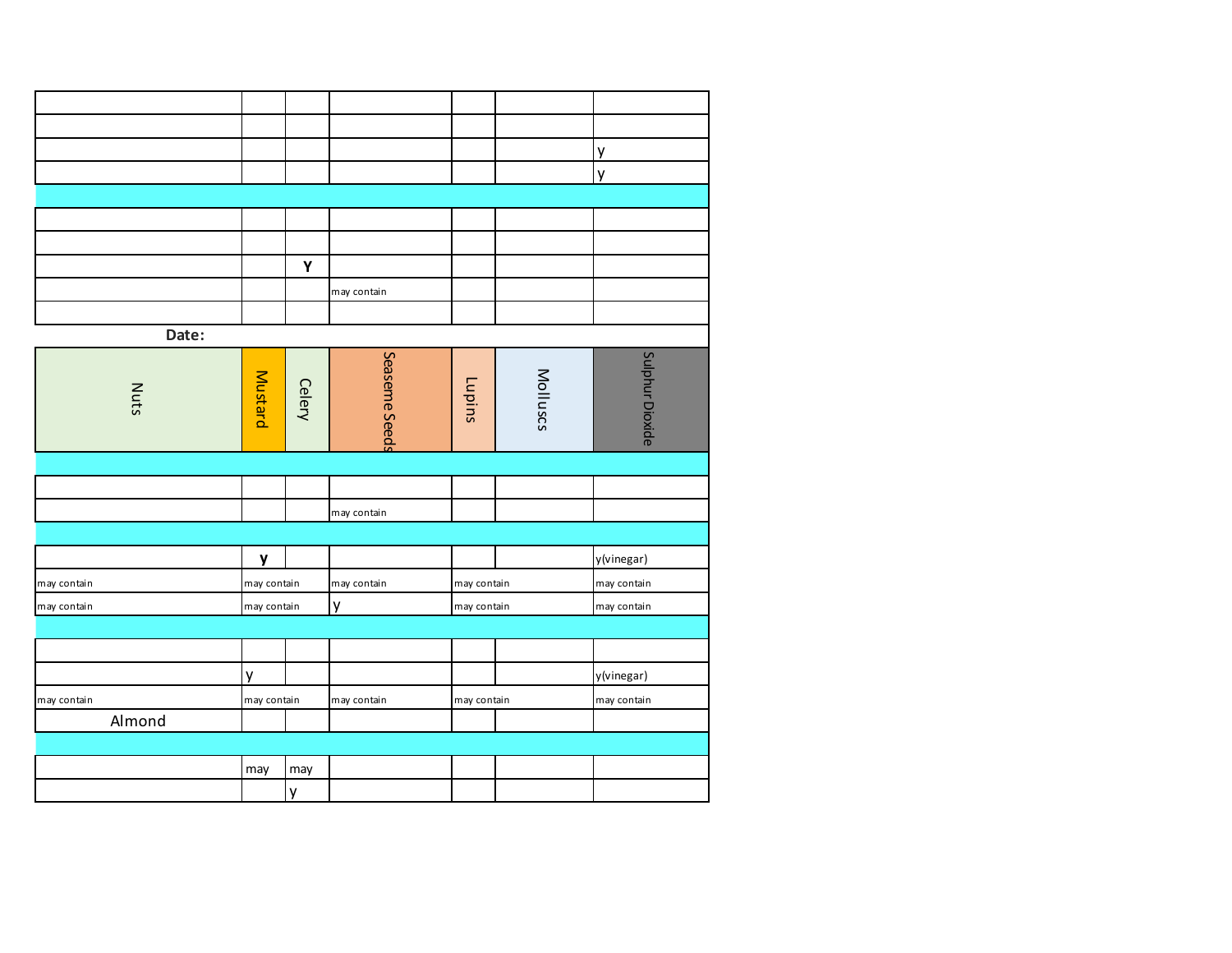|  |  | y(wine) |
|--|--|---------|
|  |  |         |
|  |  |         |
|  |  |         |
|  |  |         |

**Checked by the manager: Date:**

| Nuts        | Mustard     | <b>Celery</b> | Seaseme Seeds | Lupins      | Molluscs | Sulphur<br>Dioxide |  |
|-------------|-------------|---------------|---------------|-------------|----------|--------------------|--|
|             |             |               |               |             |          |                    |  |
|             |             |               |               |             |          |                    |  |
|             |             |               |               |             |          |                    |  |
|             |             |               |               |             |          |                    |  |
|             |             |               | may contain   |             |          |                    |  |
|             |             |               |               |             |          |                    |  |
|             |             |               |               |             |          |                    |  |
| may contain | may contain |               | may contain   | may contain |          | may contain        |  |
|             |             |               |               |             |          |                    |  |
|             |             |               |               |             |          |                    |  |
|             |             |               |               |             |          |                    |  |
|             |             |               |               |             |          |                    |  |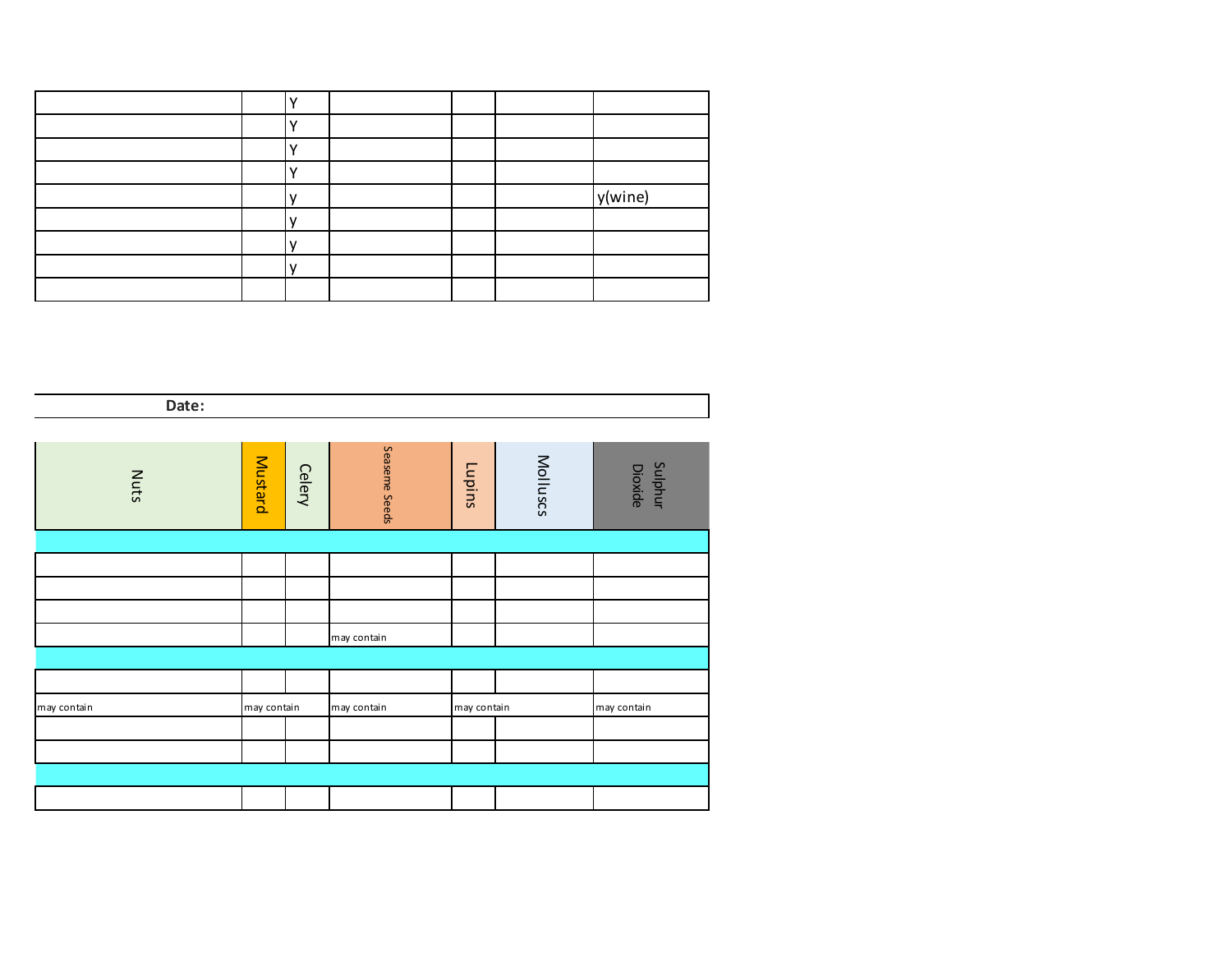| may contain | may contain |  | may contain | may contain |  | may contain |  |  |  |
|-------------|-------------|--|-------------|-------------|--|-------------|--|--|--|
|             | y           |  |             |             |  |             |  |  |  |
|             |             |  |             |             |  |             |  |  |  |
|             |             |  |             |             |  |             |  |  |  |
|             |             |  |             |             |  |             |  |  |  |
|             |             |  |             |             |  | y           |  |  |  |
|             |             |  |             |             |  |             |  |  |  |
|             |             |  |             |             |  |             |  |  |  |
|             |             |  |             |             |  |             |  |  |  |
|             |             |  |             |             |  |             |  |  |  |
|             |             |  |             |             |  |             |  |  |  |
|             |             |  |             |             |  |             |  |  |  |
|             |             |  |             |             |  |             |  |  |  |
|             |             |  |             |             |  |             |  |  |  |
|             | у           |  |             |             |  |             |  |  |  |
|             |             |  |             |             |  |             |  |  |  |
|             |             |  |             |             |  |             |  |  |  |

| <b>Nuts</b> | Mustard      | <b>Celery</b> | Seaseme Seeds | Lupins | Molluscs | Sulphur<br><b>Dioxide</b> |
|-------------|--------------|---------------|---------------|--------|----------|---------------------------|
|             |              |               |               |        |          |                           |
|             | $\mathsf{v}$ |               |               |        |          |                           |
|             |              |               |               |        |          |                           |
|             |              |               |               |        |          |                           |
|             |              | $\mathsf{v}$  |               |        |          |                           |
|             |              |               |               |        |          |                           |
|             |              |               |               |        |          |                           |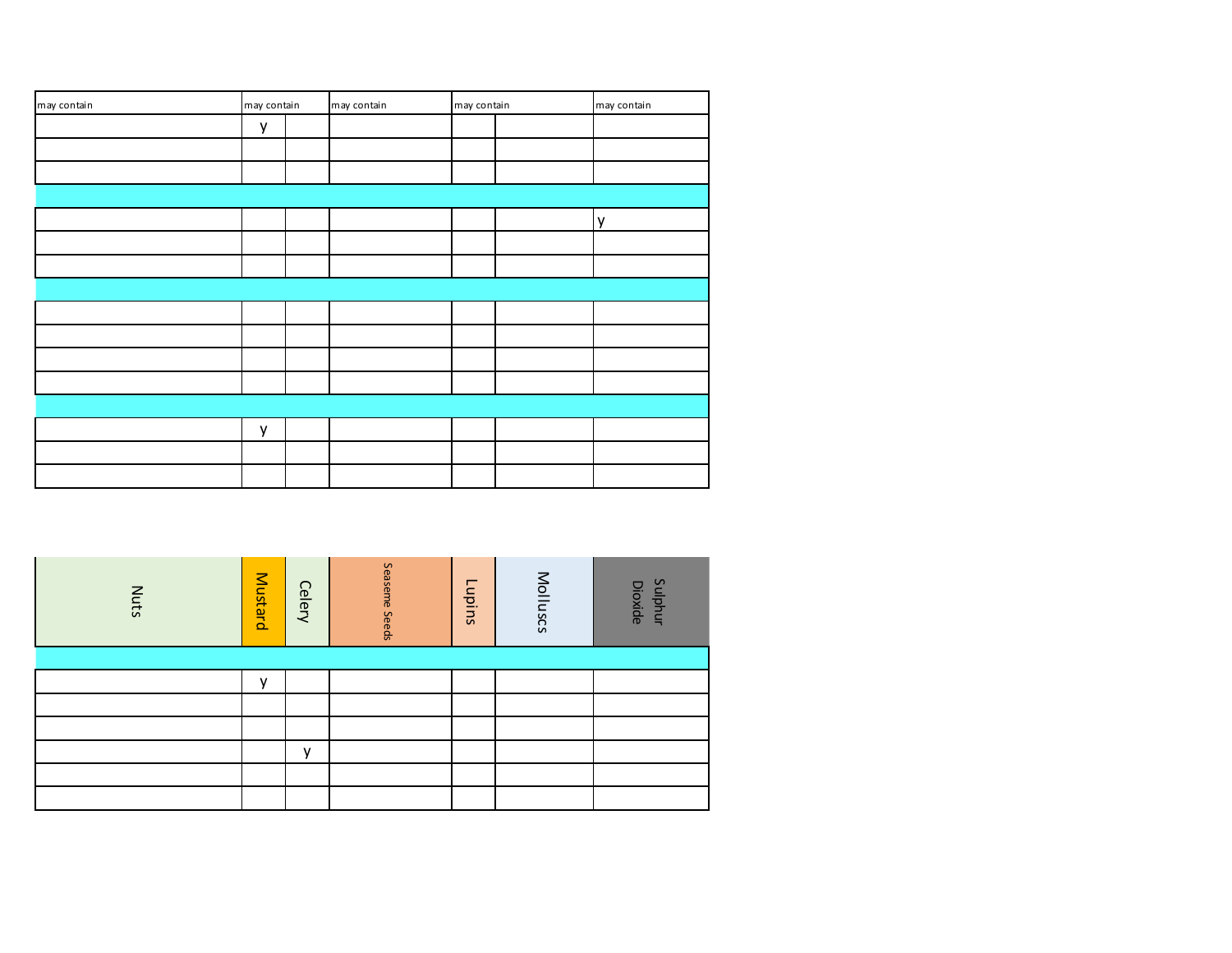|                   |                |               | may contain   |             |          |                           |
|-------------------|----------------|---------------|---------------|-------------|----------|---------------------------|
| Nuts              | <b>Mustard</b> | <b>Celery</b> | Seaseme Seeds | Lupins      | Molluscs | <b>Sulphur</b><br>Dioxide |
|                   |                |               |               |             |          |                           |
|                   |                |               | may contain   |             |          |                           |
|                   |                |               |               |             |          |                           |
|                   |                |               |               |             |          |                           |
| Pine nuts, Almond |                |               |               |             |          |                           |
| may contain       | may contain    |               | may contain   | may contain |          | may contain               |
|                   |                |               |               |             |          |                           |
|                   |                |               |               |             |          |                           |
|                   |                |               |               |             |          |                           |
|                   |                |               |               |             |          |                           |
|                   |                |               |               |             |          |                           |
|                   |                |               |               |             |          |                           |
|                   |                |               |               |             |          |                           |
|                   |                |               |               |             |          |                           |
|                   |                |               |               |             |          |                           |
|                   |                |               |               |             |          |                           |
|                   |                |               |               |             |          |                           |
|                   |                |               |               |             |          |                           |
|                   |                |               |               |             |          |                           |
|                   |                |               |               |             |          |                           |
|                   |                |               |               |             |          |                           |
|                   |                |               |               |             |          |                           |